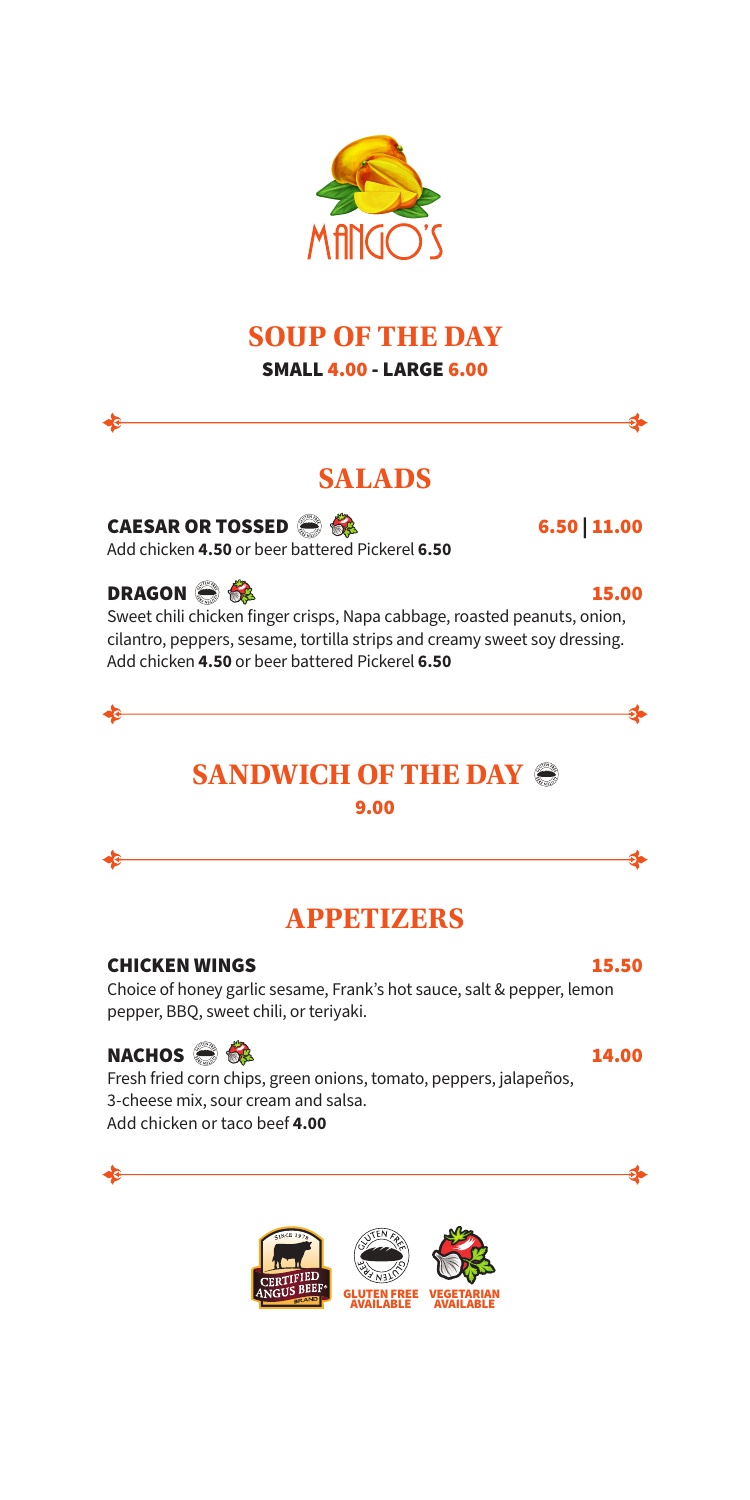## **BURGERS & SANDWICHES**

Served with fries & coleslaw.

### SBC TURKEY BURGER  $\bigcirc$

Sous vide cooked fresh turkey , Berkshire bacon, Swiss cheese, roasted garlic aioli, pickled mushrooms, drizzled with Canadian maple syrup on a brioche bun.

### CLUBHOUSE SANDWICH  $\bigcirc$

Deli turkey, Berkshire bacon, tomato, lettuce, mayo and cheddar cheese on your choice of bread or flour wrap.

### MONTREAL STYLE RUEBEN 15.50

Sliced corned beef, sauerkraut, melted Swiss cheese, Russian dressing, on toasted rye bread.

### STRIP STEAK SANDWICH  $\Box$   $\bigcirc$

6-ounce Striploin steak *(medium)*, roasted mushrooms, candied onions, on rye bread with garlic butter.

### SBC BURGER  $\Box$   $\Box$

6-ounce beef patty, lettuce, tomato, candied onions, Dijon relish, and burger sauce on a brioche bun. Add Berkshire bacon **2.25** | Add cheese **1.25**

### PIG IN A BLANKET 12.00

10-inch Winnipeg Old Country hotdog, cheddar cheese, Berkshire bacon, candied onions. Served in frybread with ketchup and mustard.

## **8-INCH NEAPOLITAN PIZZA**

### QUESADILLA  $\frac{11.00}{2}$

 $\bullet$ 

Tomato sauce, peppers, jalapeños, red onion, 3-cheese mix, served with sour cream & salsa. Add chicken or taco beef **2.00**

| <b>CHICKEN CARBONARA</b>                                                  | 13.50 |
|---------------------------------------------------------------------------|-------|
| Bacon crumble, garlic aioli, diced chicken, fresh mozzarella, & parmesan. |       |

### MARGHERITA  $\frac{10.00}{10.00}$

Tomato sauce, fresh basil, and fresh mozzarella.

### HAWAIIAN 13.50

Tomato sauce, pineapple, ham, and fresh mozzarella.

€►

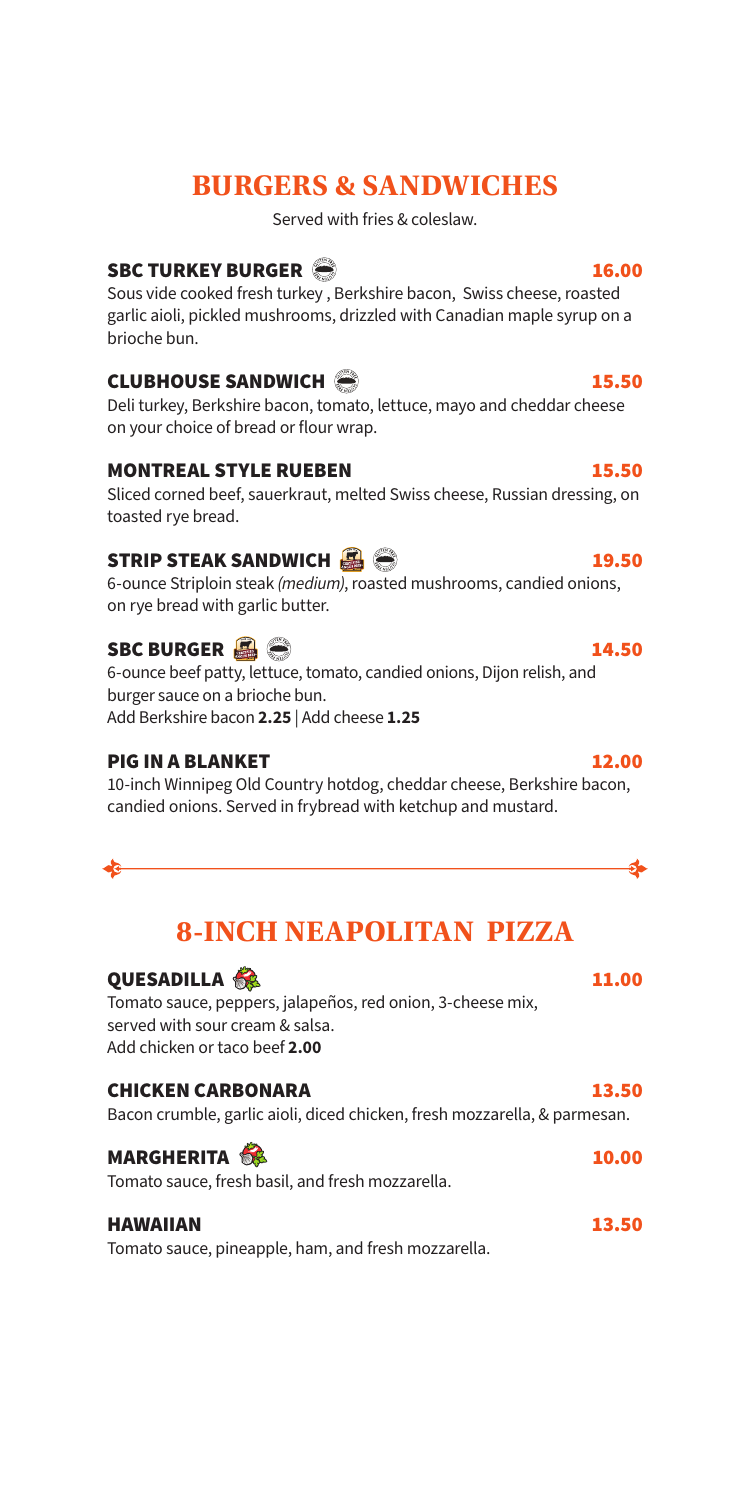## **FAVOURITES**

Served with fries & coleslaw.

| <b>BEER BATTERED PICKEREL</b><br>Lake Winnipeg Pickerel in a crispy coat, tartar sauce and lemon. | 19.00 |
|---------------------------------------------------------------------------------------------------|-------|
| <b>CHICKEN FINGERS</b><br>4 crispy breaded chicken tenders, fry dip, and honey dill sauce.        | 14.50 |

## **PASTA AND MORE**

#### SPAGHETTI MEATBALLS 17.50

Home-made veal & pork meatballs, tomato-basil sauce, shaved parmesan, and garlic bread.

### MOM'S PEROGIES  $\bigotimes$

6 boiled perogies, Berkshire bacon, candied onions, sour cream, & parmesan.

## **MAIN COURSES**

### BBQ GLAZED PORK RIBS 26.00

Full rack of juicy pork back ribs, BBQ glazed. Served with fries and coleslaw.

### NY STRIPLOIN STEAK  $\Box$   $\Box$   $\Box$   $\Box$  31.00

10-ounce certified Angus striploin, candied onions, and mushroom. Served with baby roasted potatoes and vegetable of the day.

### BEEF STEW & MASH  $\Box$  and the state of  $\Box$  19.00

Made with mushrooms, vegetable, onion, and balsamic vinegar. Served with red cabbage vegetable.

### SWISS STYLE BERKSHIRE PORK TENDERLOIN 29 19.50

Thin-sliced Berkshire pork tenderloin, tossed in a creamy morel sauce. Served with Swiss-Style potato pancake, and bacon-wrapped beans.

### SUBSTITUTE YOUR STARCH

€

€►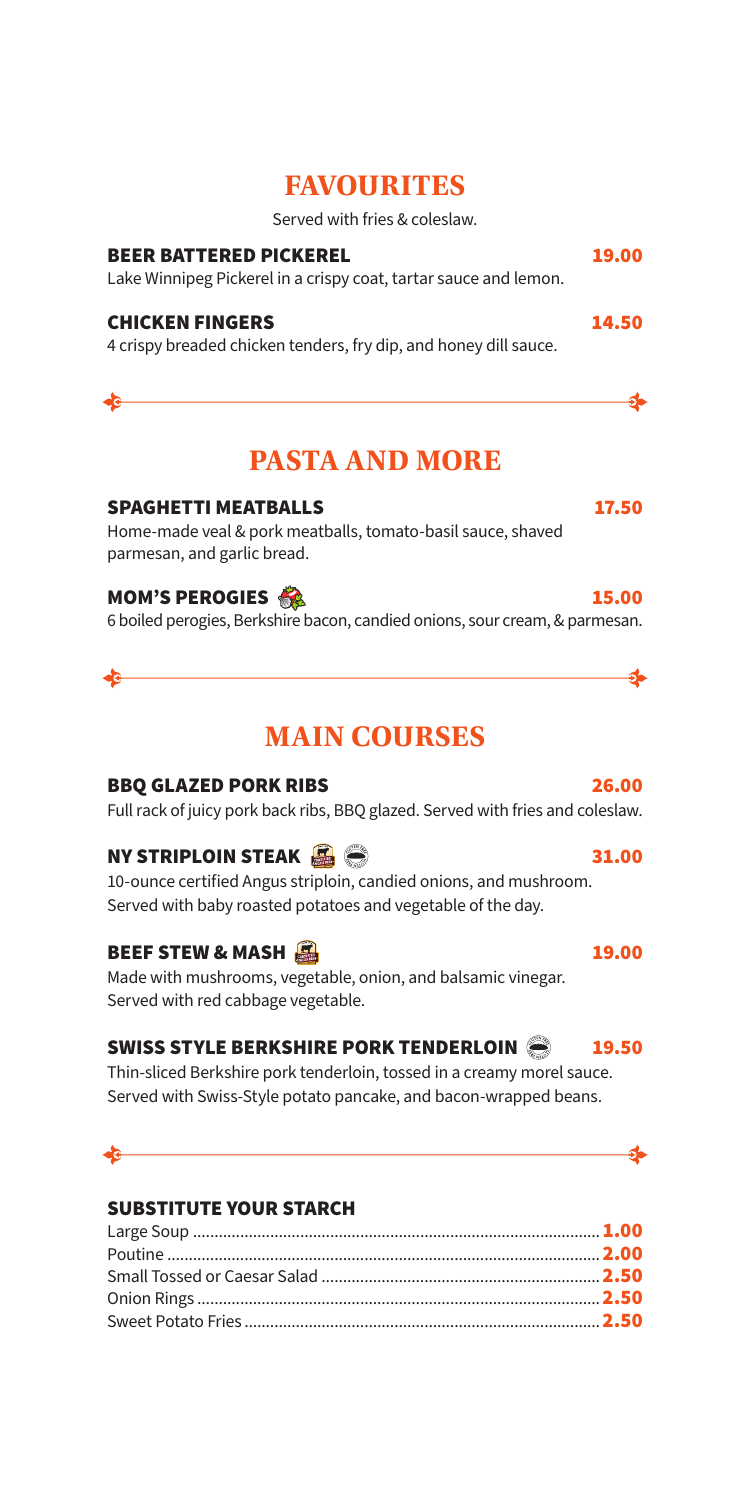## **BEVERAGES**

| <b>COFFEE</b>                | 2.25 |
|------------------------------|------|
| <b>TEA</b> ASSORTED          | 1.75 |
| <b>JUICE APPLE OR ORANGE</b> | 2.25 |
| <b>MILK</b>                  | 1.75 |
| <b>CHOCOLATE MILK</b>        | 2.00 |
| <b>BOTTLE WATER</b>          | 1.25 |
| <b>POP</b>                   | 1.75 |

## **CLASSIC COCKTAILS** 6.60 1oz | 9.85 2oz

#### SOUTH BEACH

Coconut & Pineapple Rum, orange & pineapple juice, 7UP, grenadine, orange slice and a cherry.

#### CAESAR

Vodka, Clamato, Montreal steak spice, celery, pickle, olives, and a lime wedge.

#### LONG ISLAND

Icebox Long Island Iced Tea, Pepsi, lime juice, and a lemon wedge.

#### PARALYZER

Vodka or Tequila, Kahlua, Pepsi, milk, and a cherry.

#### CAPTAIN'S KISS

Spiced Rum, Amaretto, and pineapple juice.

#### ALABAMA SLAMMER

Southern Comfort, Amaretto, orange juice, grenadine, orange slice & a cherry.

#### BEACH BUM

Raspberry Vodka, cranberry, pineapple juice, with a lime.

# **BLENDED COCKTAILS**

### 10.10 2oz

#### MARGARITA

Tequila, Triple Sec, lime juice, and a lime wedge.

#### PINA COLADA

Coconut Rum, pineapple juice, Pina Colada Mix, and a slice of pineapple.

#### BANANA CREAM PIE

Coconut Rum, banana liqueur, pineapple juice, & milk.

### DAIQUIRI

Strawberry, raspberry, mango, peach, or banana syrup blended with ice and rum to a slush and serve.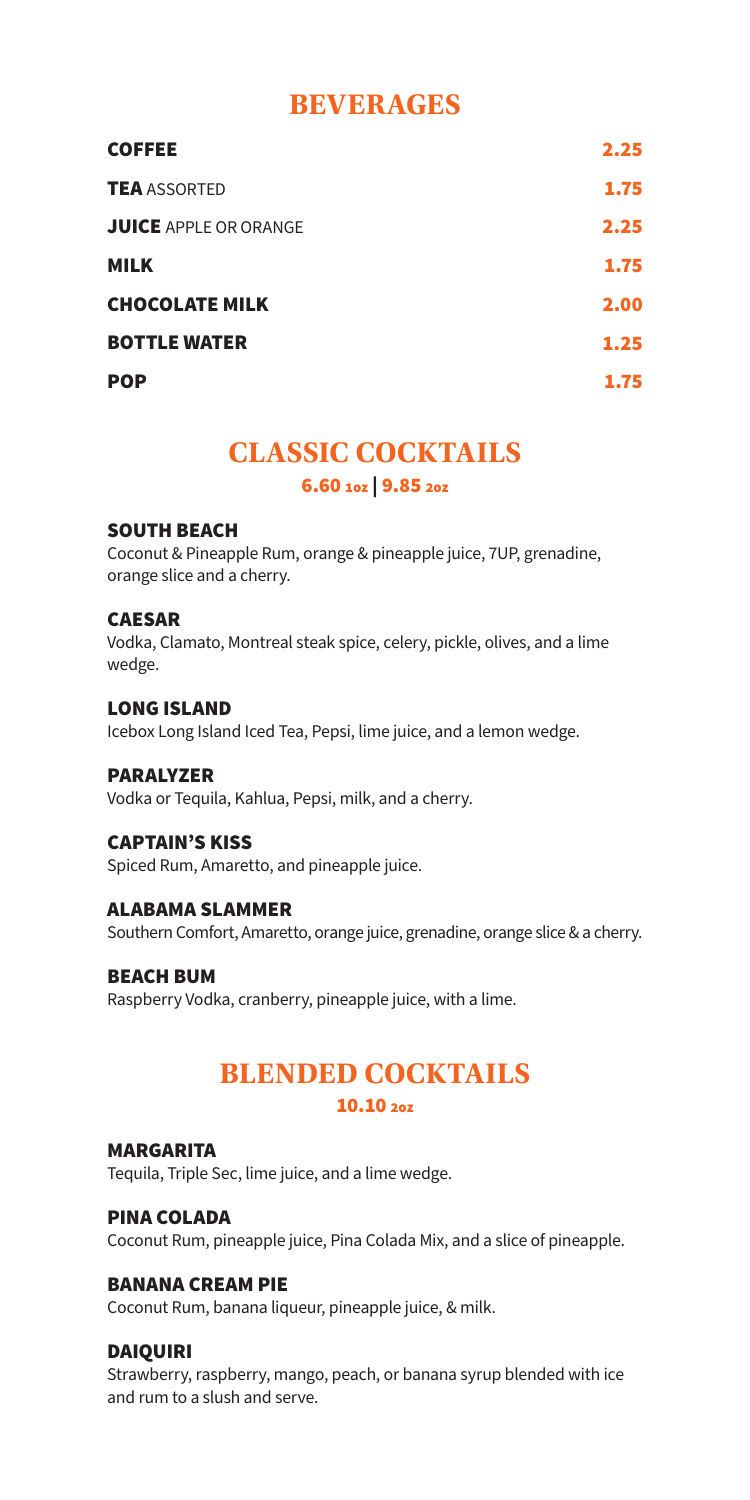## **HOUSE SPIRITS**

5.85 1oz | 8.75 2oz

Smirnoff Vodka • Canadian Club Rye • Bacardi Rum • Beefeater Gin

## **PREMIUM SPIRITS**

### 6.60 1oz | 9.85 2oz

Crown Black • Crown Royal • Johnnie Walker Red • Captain Morgan Spiced Rum • Bombay Saphire Gin

## **MARTINIS** 10.10 2oz

CLASSIC DRY Vodka or Gin, Dry Vermouth and olives

COSMOPOLITAN Vodka, Triple Sec, cranberry and lime juice.

CHOCOLATE MARTINI Crème de Cacao, vodka, and chocolate drizzle.

BRANDY ALEXANDER Brandy, Crème de Cacao, cream, nutmeg and a cherry.

## **BEERS**

| <b>DOMESTIC BEER</b><br>Budweiser • Bud Light • Coors Light • Labatt Lite • Labatt Blue • MGD                        | 6.50 |
|----------------------------------------------------------------------------------------------------------------------|------|
| <b>PREMIUM BEER</b><br>Michelob Ultra • Corona • Heineken • Alexander Keith's IPA •<br>Rickard's Red • Stella Artois | 7.50 |
| <b>SPECIALTY BEER</b><br>Guinness                                                                                    | 8.75 |
| <b>FEATURED BEER</b><br>Kokanee                                                                                      | 5.25 |
| <b>DRAUGHT ON TAP</b><br>Budweiser • Bud Light                                                                       | 6.95 |
| <b>COOLERS</b><br>Smirnoff Ice . Wildberry . Twisted Tea . Mike's Hard Lemonade                                      | 7.50 |

## **SPECIALTY COFFEE**

| <b>KILLER COFFEE</b><br>Baileys, Kahlua                                 | 7.00 10z 10.50 20z |
|-------------------------------------------------------------------------|--------------------|
| <b>MILLIONAIRE COFFEE</b><br>Baileys, Frangelico, Vanilla Vodka, Kahlua | 7.00 10z 10.50 20z |

*Ask your server to see the wine list.*